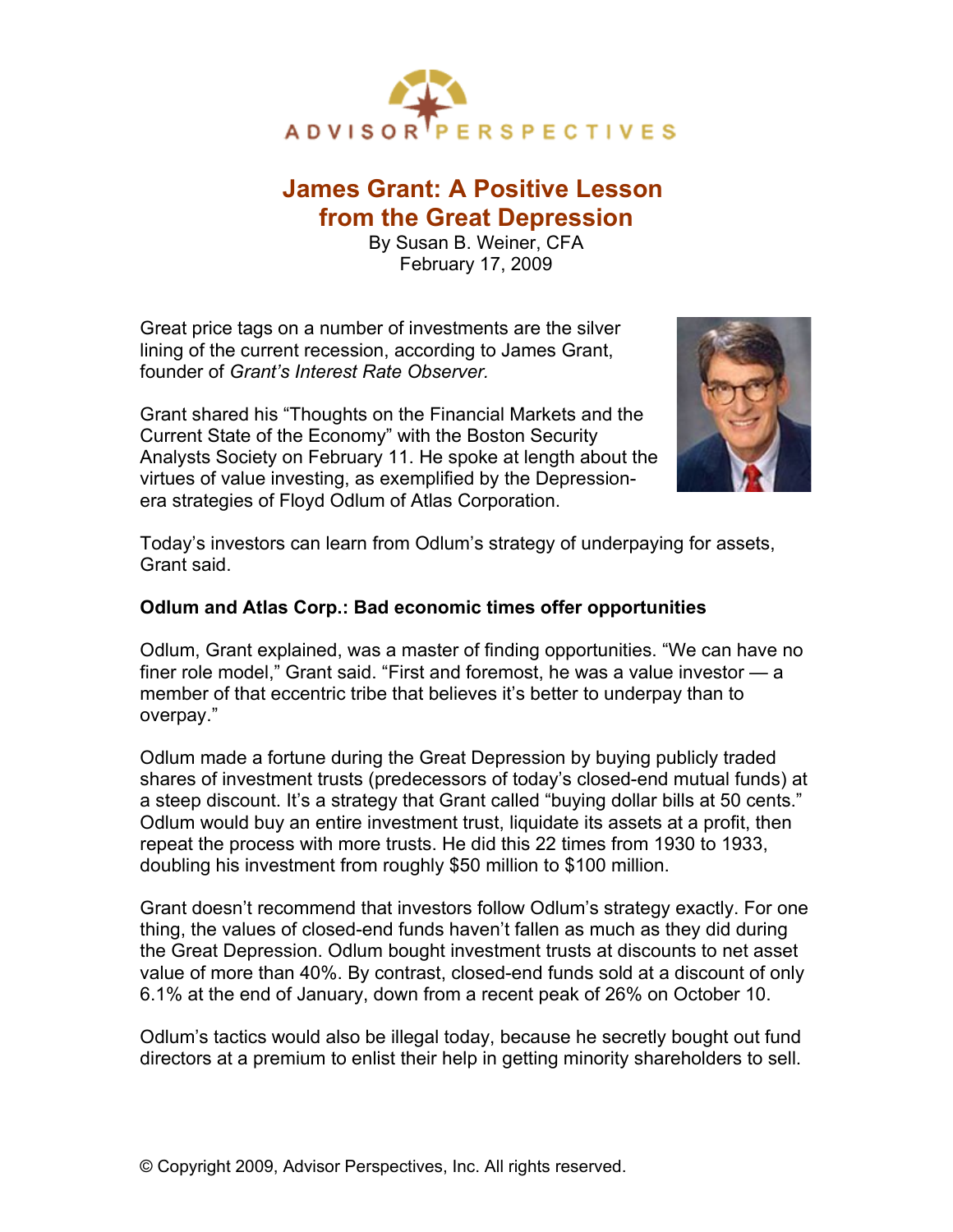

But Odlum would still find opportunities in today's environment, said Grant, because "great investors adapt to the times," and the core tenets of Odlum's investment philosophy still apply today.

"Odlum was bullish on America, as many of us are — and ought to be," Grant said. "But he put money on it only when he was sure of the odds." That meant paying a price low enough to create a margin of safety.

"That was the silver lining of the Great Depression — plenty of great price tags," Grant said. He sees opportunities today as well, though fewer than in the 1930s.

## **Applying Odlum's lessons today**

"Odlumites … are looking under every available rock for opportunity," Grant said. Like Odlum, he's seeking opportunity with a margin of safety at a good price. That translates into buying "low-priced options on … certain events of unlikely timing." Low prices limit investors' downside risk.

One certainty is inflation — Grant doesn't have much faith in central bankers. "We expect that neither the Fed nor the Reserve Bank of Zimbabwe nor the Swiss National Bank will shut down the printing presses in a timely fashion to skirt major new inflation," he said.

Grant sees opportunities in several places, including gold, fixed income, and stocks. "Gold isn't merely a refuge against inflation. It's principally a refuge against monetary disorder," Grant said.

About 18% of his business balance sheet is in gold, he said. He believes there will be a flight from paper money because it will be debased by central bankers increasing the money supply. "I feel sure the dollar will go through the wringer," he said.

Fixed income is currently priced for bad events that aren't likely to happen, Grant said. Grant likes value-priced residential mortgage-backed securities (RMBS), convertible bonds, and leveraged loans. For example, three years ago RMBS were priced as if no homeowner would ever default, Grant said. Now they've gone to the opposite extreme, with some tranches priced to break even if losses rise to the 60% range.

Yields are attractive, Grant said, because "through brute regulatory force and the power of the printing press, we expect credit will skirt the abyss." He believes in the traders' axiom that "there are no bad bonds, only bad prices." In other words, just about any bond is attractive at the right price.